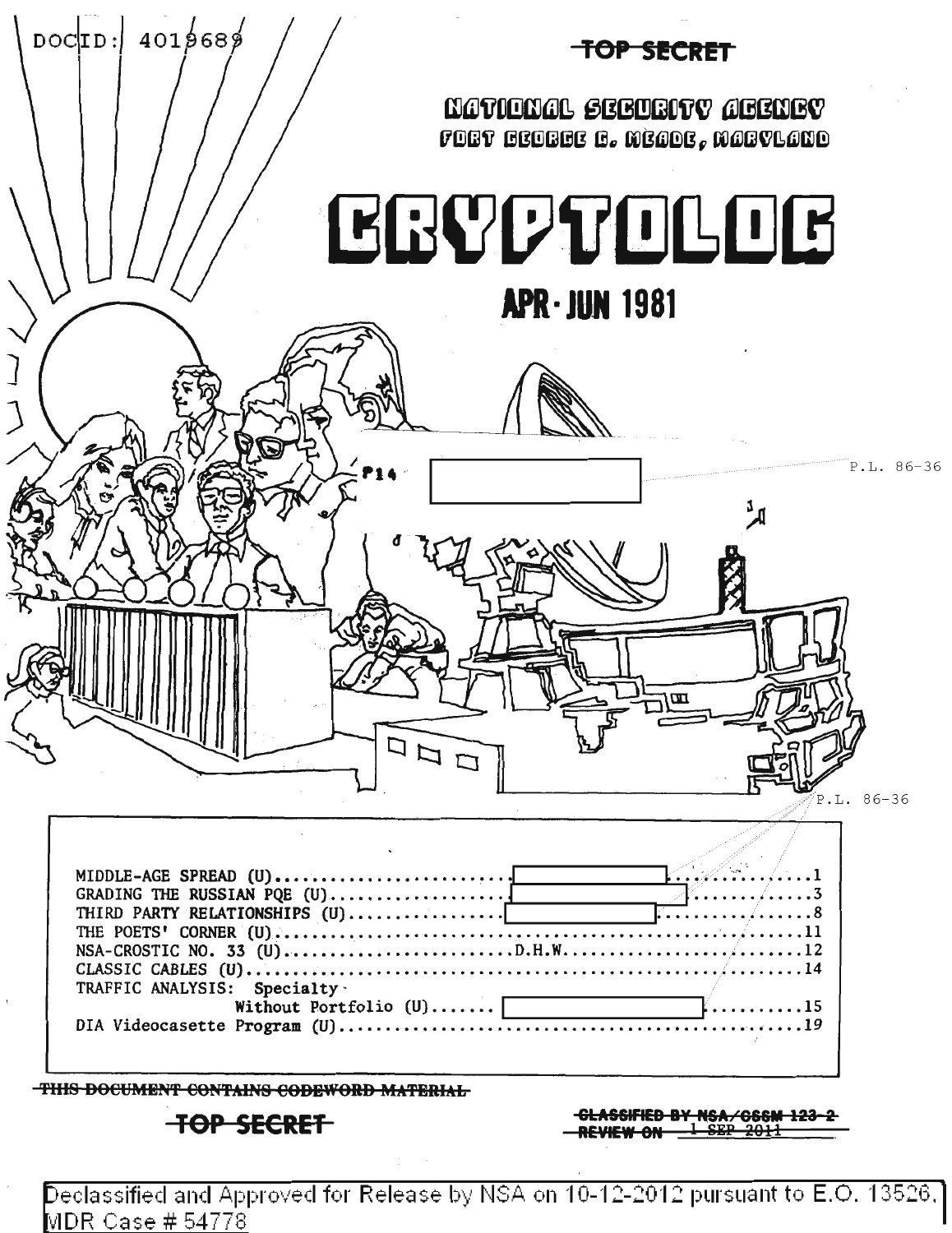**TOP SECRET** 

| LERAAL ALTERNIA<br>Published by P1, Techniques and Standards,<br>for the Personnel of Operations |                         |                        |                   |
|--------------------------------------------------------------------------------------------------|-------------------------|------------------------|-------------------|
|                                                                                                  |                         | VOL. VIII, No. $4 - 6$ | APRIL - JUNE 1981 |
|                                                                                                  |                         | <b>PUBLISHER</b>       |                   |
| <b>BOARD OF EDITORS</b>                                                                          |                         |                        |                   |
| Editor-in-ChiefDavid H. Williams (1103s)                                                         |                         |                        |                   |
| Collection                                                                                       | (8555s)                 |                        |                   |
| Cryptanalysis                                                                                    | (4902s)                 |                        |                   |
| Cryptolinguistics                                                                                | (5981s)<br>$P.L. 86-36$ |                        |                   |
| Information Science                                                                              | (3034s)                 |                        |                   |
| $Language \ldots \ldots \ldots \ldots \ldots \ldots$                                             | (8161s)                 |                        |                   |
| Machine Support                                                                                  | 5084s                   |                        |                   |
| Mathematics                                                                                      | (8518s)                 |                        |                   |
| Special ResearchVera R. Filby (7119s)                                                            |                         |                        |                   |
| Traffic AnalysisDon Taurone (3573s)                                                              |                         |                        |                   |

For individual subscriptions send name and organizational designator to: CRYPTOLOG, PI

TOP SECRET-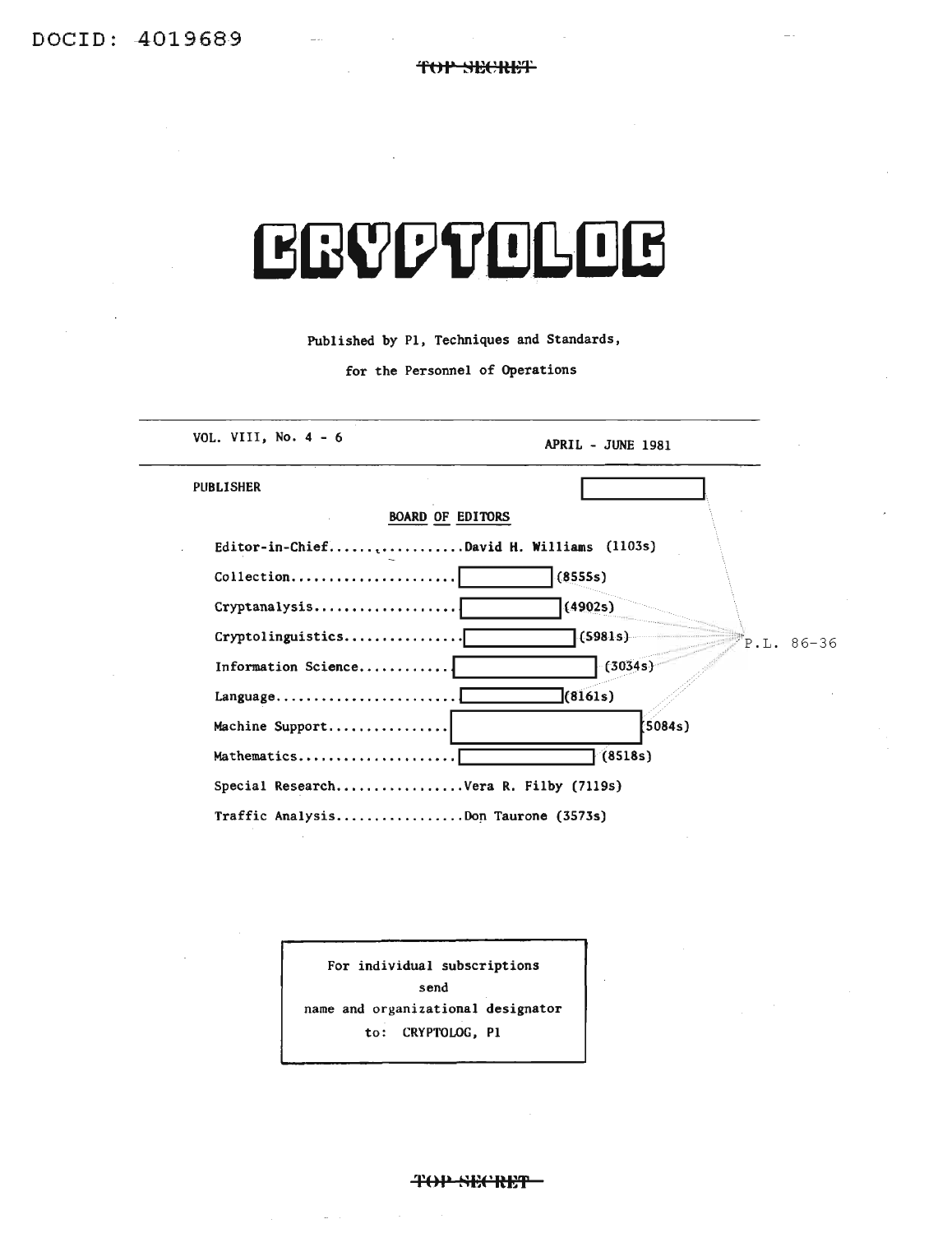**CONFIDENTIAL** 

**M3** 

**MI.&I.B-AGB**

**SPREAD**。

e eople working at NSA during the last ten years have been able to witness and perhaps experience a phenomenon {u} likely to occur only once in the lifetime of an organization. During this period NSA has moved along that portion of its life cycle from a new, continually growing organization to a middle-aged organization with a static or even decreasing work force. This change was so subtle and occurred over such a long period of time that many may not have even noticed that it was taking place. To those who prepare and read the internal job announcements, it should have been obvious. To the managers, identifying and recognizing its occurrence should have been crucial.

When an organization moves into the middle-aged phase of its life cycle, many characteristics surface that are quite comparable to those of a person entering middle age. As with some people, a "middle-age spread" develops. In most organizations this usually occurs at the lower supervisory, higher worker level (Grades 11 or 12 at NSA). All of a sudden the majority of the "working people" have achieved that grade. A bulge or overabundance of people at that pay level occurs--in the neighborhood of 5000 in the Agency at present. The input grade or grades below the overstaffed level suffer a corresponding decrease, since there is reduced hiring and promotions continue. Promotions out of the overstaffed level, in this case, to Grade 13, are not sufficient to reduce the bUlge since promotions "in" are more numerous that promotions "out."

(U) Thus we have a situation somewhat similar to that which occurs when a person cheats on a diet: a wide spot is created at the middle. This diminishes the desireability of anything less than a supervisory position, as personnel jockey for positions with the best promotion

potential. People who actually do the work become harder and harder to find, since the rewards to be gained are not as easy to come by for the non-supervisors. Specialty jobs become difficult to fill. (Just look at the number of job advertisements for traffic analysts or engineers, :if you need convincing.) Career development is forgotten as managers attempt to hold onto what few workers they have, especially the good ones. Closely guarding these valuable resources becomes a major managerial function, sometimes without proper consideration of the organization as a whole, or of the individual. This, in turn, creates a frustration for those who can't achieve a supervisory status and are relegated to a worker position. This frusration causes them to give up, become nonproductive and to hang on. only long enough to find a vacancy they consider more advantageous to their career. This process creates trauma within the organization.

(U) The individual entering middle age tends to suffer the depressions, frustrations and fears ,that are a normal part of the aging process; the middle-aged organization is susceptible to these same emotions. Managers are particularly vulnerable. Some must make adjustments and some may have to make complete revisions in their style of management. In the early formative years, there is a steady stream of new, bright, eager employees continually entering on duty. Mistakes in planning, and motivation, and in the managing of these employees were easy to overcome because of the continuing new input, on the one hand, and the opportunities caused by constant upward movement of personnel, on the other. Managers were certain that they could always replace a lost or unmotivated employee; consequently, less management of personnel assets was required, and less was done. Thus, the manager in the new or growing organization

Apr-Jun 81 \* CRYPTQLOG \* Page 1

#### C<del>ONFIDENTIAL</del>

P.L. 86-36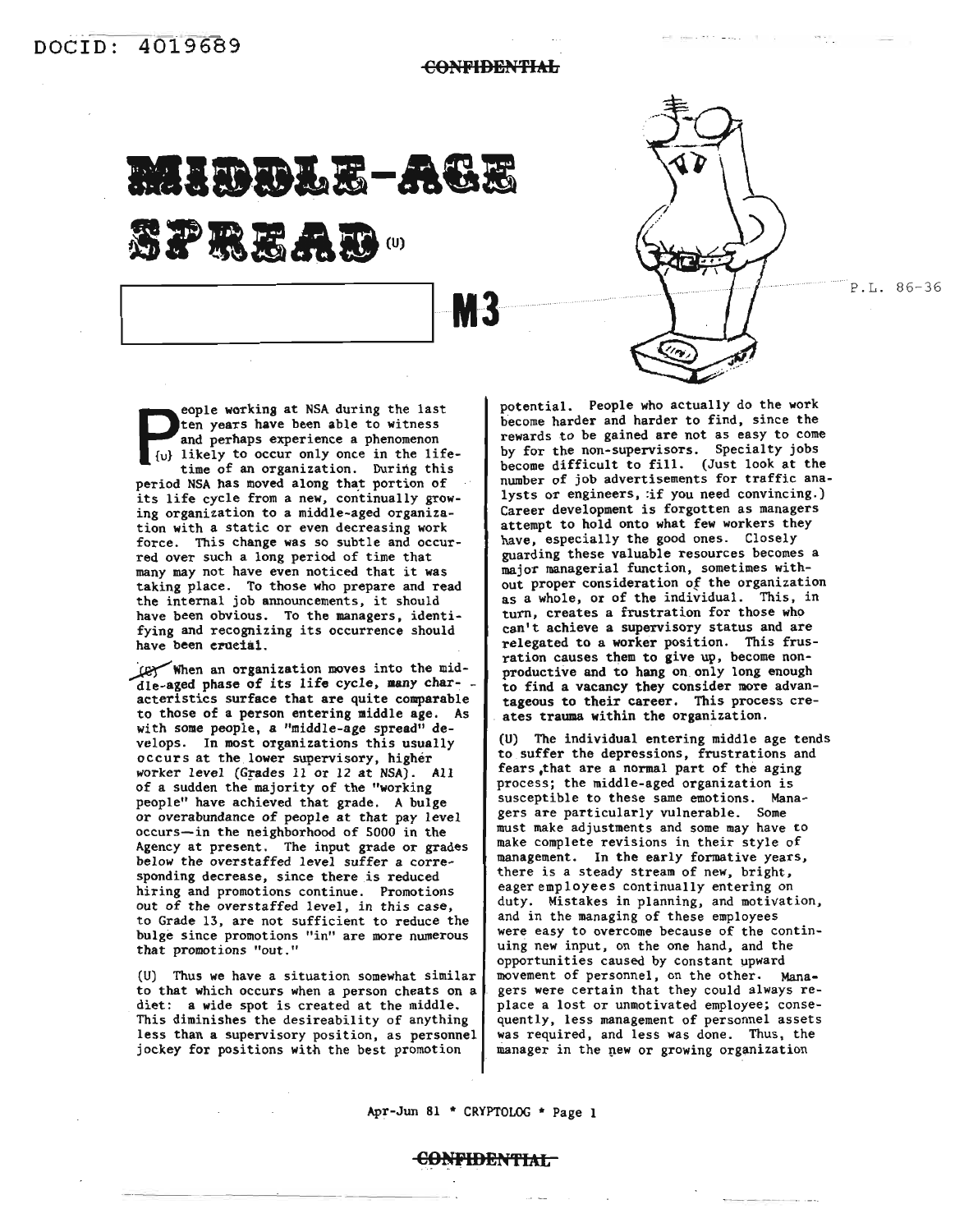#### **UNCLASSIFIED**

needs fewer managerial skill in order to get by. As the organization grows older and finally reaches the point where few new employees are entering on board, a whole new type of managerial perspective becomes necessary. The replacement of personnel who move up, on or out becomes increasingly difficult. If the manager is assigned to an area which is, in the minds of the on-board employees, a less than desireable one, his ability to recruit from within the organization is diminished. Mistakes that were previously covered up or glossed over now can result in the loss of a valuable resource. The manager must now face up to his problems and make decisions. More importantly, these decisions must be right the greater part of the time. The manager must motivate his people and create a reputation for fair play and excellence, which will help him in the recruiting process, since recruiting situations will be such that frequently the manager must sell himself in order to attract the numbers and types of people required.

#### *The manager must now learn to manage!*

(U) He must motivate, provide job enrichment, and develop his employees so that job satisfaction and, consequently, morale are high within the organization. Since he will usually be short of resources, he must learn how to deploy them so as to obtain the maximum output from the available resources. The welfare of his personnel must occupy a major part of his workday. No longer can the problems of the employee be given short shrift, since the loss of even a single employee can cause a severe jolt to the work force. Continuous failure will eventually lead to the demise of the organization, since empty billets are the most logical candidates for reduction, After all, if you've managed to get along without some function for a period of time, it probably wasn't worth doing in the first place.

(U) The managers of a middle-aged organization have to lead rather than operate from a position of arbitrary authority, since other opportunities are readily available to those at the working level. Those who master the techniques of leadership will have little trouble attracting personnel; those who can't will always be short-handed or will attempt to institute a policy of limiting intra-organizational transfers. (The recent moratorium on transfers of clerical personnel is an example of this.) When this happens the organization loses; the inevitable results are discontent, decreased productivity, and, eventually, the loss of employees through attrition.

(U) In short, managers of middle-aged organizations must, firstly, recognize the symptoms, and then take whatever actions are necessary to alter their managerial philosophies so as to become leaders. Some will not have to change at all; others will make the needed changes; and the rest will fail.

SOLUTION TO NSA-CROSTIC No. 32

[THE] JOYS [AND FRUSTRATIONS] OF

SOLUTION TO NSA-CROSTIC No. 32

"[The] Joys [and Frustrations] \_of Plural Dropping," [Arthur J.] Salemme, CRYPTOLOG, January 1978

"When our daughter and a friend of hers were both five and were eating lunch at our house, my wife gave them'each a sandwich and a slice of American cheese cut in strips. The little friend particularly [enjoyed] the latter and asked what they were. 'Cheese,' she was told. 'Well then,' she asked, may I please have another chee?'"

-~-- --------,----\_.\_--

"This field of research is so virginal that no human eye has ever set foot on it."

> --Opening sentence of a doctoral dissertation in physics. cited in *smithsonian,* March 1981

Apr-'Jun 81 \* CRYPTOLOG \* Page 2

#### **UNCLASSIFIED**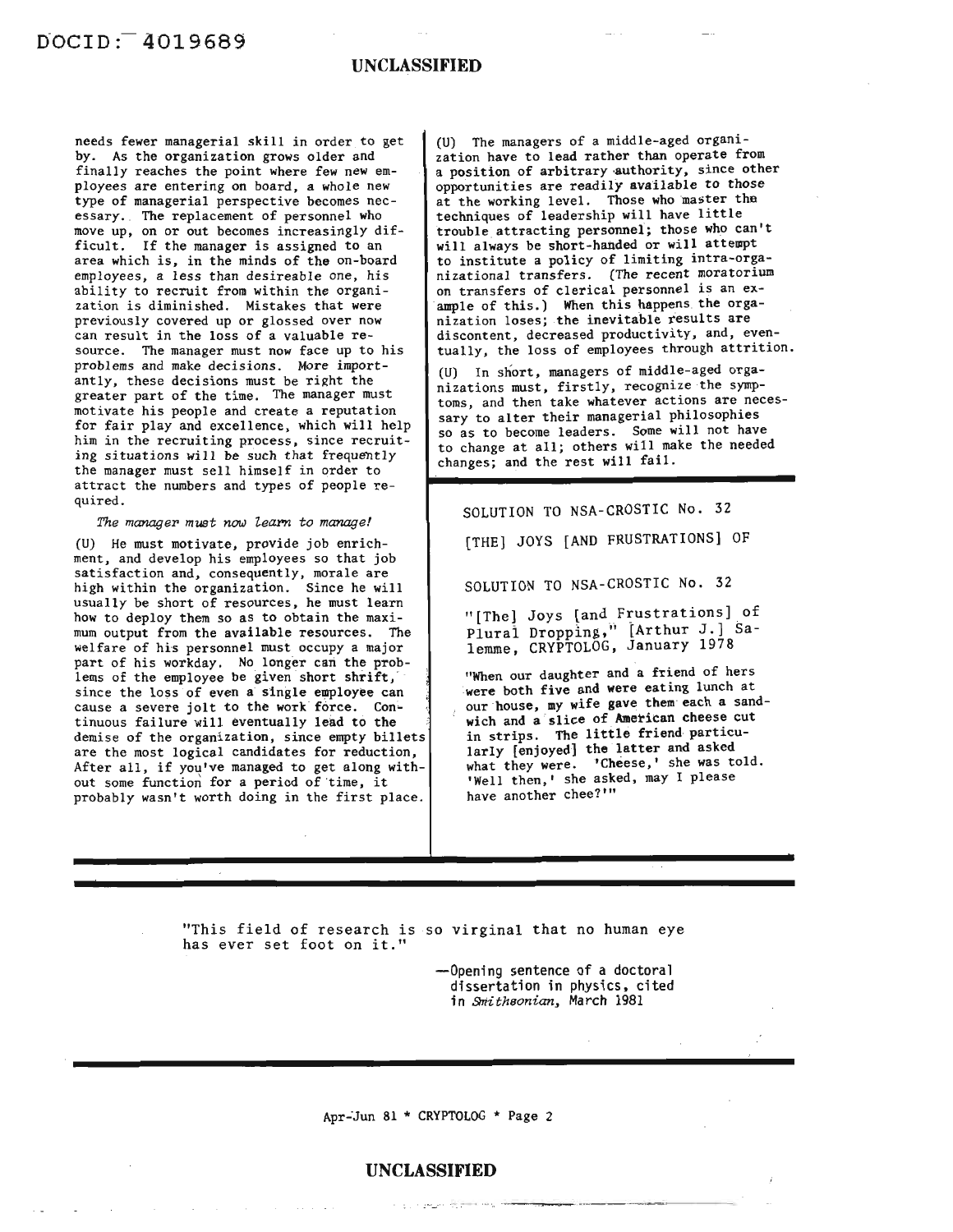I ..

 $\begin{array}{c}\n\hline\n\end{array}$ 

**SECRET SPOKE**

### **GRADING THE RUSSIAN PQE on**

P.L. 86-36

Since the Russian Professional Qualification Examination (PQE) was institu-<br>ted in 1967 as a means to identify the ince the Russian Professional Qualifited in 1967 as a means to identify the ~Agency's most competent Russian linguists, the number of people taking Part IIA, the classified translation section giv-<br>en every six months, has increased from 16 to almost 200. This drastic increase in the work load for the members of the PQE committee chosen to prepare and grade each test is one of the main reasons for the recent change in the grading system introduced last September in PQE #21. This article will explain the general testing procedure and the grading system currently used by the committee.

The examination itself is generally about 70 to 80 lines long, and consists of four to six selections of voice and printer traffic, some in Cyrillic and some in transliteration. The committee attempts to ensure that the items used for the test are representative of the different types of material encountered by Russian lin-

uists at NSA.

In selecting these items the committee looks for linguistic or technical elements that a capable Agency linguist with several years of experience should reasonably be expected to be able to resolve: garbles in printer traffic, transliterated Russian, transcription errors, poor grammar or incomplete sentences in the original text, omission of punctuation and prepositions, highly colloquial expressions, and so forth. An aspirant is expected to produce a translation that accurately conveys the content of the original in good English, while adhering to NSA translation guidelines. Four hours are allowed for the examination.

E6 668) The PQE IIA sub-committee consists of a chairman and four other members, all of whom are required to be certified Russian linguists from various operational •

**1 1053** 

elements of the Agency. The chairman en- sures that the committee, like the test, is representative of the diverse analytical elements exploiting Russian traffic. The committee selects <sup>a</sup> number of items it feels are appropriate for the test and drafts model translations. Then, several certified<br>linguists who are not on the committee are asked to take the test, in order to establish that its length and level of difficulty are acceptable. This validation group also aids in establishing a standard by which the performance of the aspirants will be judged.

 $\leftarrow$  Next, the test is reviewed by the Language Career Panel's Standing Committee on Language Testing (SCLT) to ensure that the test is fair, as well as comparable in length and difficulty with tests in other languages. It also approves the grading system to be used by the committee. Finally, several certified linguists, who have volunteered to act as controls, take the test along with the aspirants and under the same conditions.

(U) For the four tests immediately preted  $c$ ) ing PQE #21, each member of the committee  $-36$ was responsible for grading several of the test items, but not the entire test. Three committee members graded each test item, in order to obtain a more balanced evaluation. These three individuals would each deduct points, according to a fixed numberical scale for the various types of errors,  $<sup>1</sup>$  with a total score assigned</sup> to the item being graded. These three scores were later combined to produce an average grade for the item, and the sum of these grades was used as the aspirant's overall grade for the PQE. Finally, the test papers *with* the least number of points deducted were passed, with the exact num- ber of passes being determined by the control group. The passing mark for the aspirants has generally been set at a significantly lower level than that of the validation and control groups.

(U) *This* approach, while *satisfying* the need for a reasonably objective grading system, led to several problems, which were noted by both the aspirants and the committee members. To begin with, the large num- ber of test papers involved forced the com-

Apr-Jun 81 \* CRYPTOLOG \* Page 3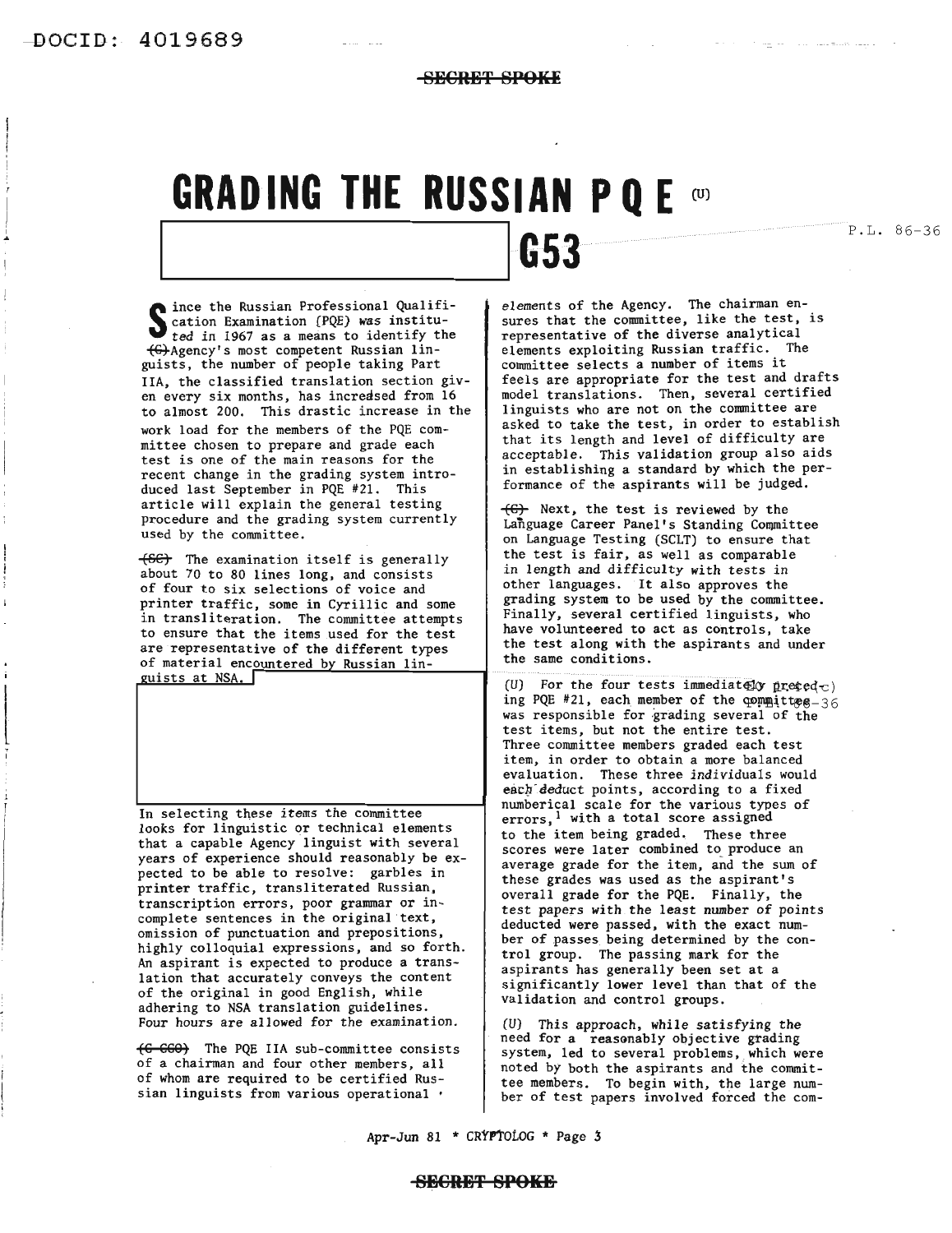mittee to spend an enormous amount of time on establishing an exact grade for each paper-six months for PQE #20, as an example. This seemed to be a less than efficient system, since most of the committee's time was spent grading the papers with the most errors and the least chance of passing. It should be noted in this connection that some PQEs in other languages have been graded using the same system of deducting points for errors, but in conjunction with a cutoff score, such that anyone losing more than an established number of points automatically failed the test, making it unnecessary to continue grading the paper. Furthermore, the number of aspirants for the other languages has been much smaller, as few as two or three, in some cases, which meant that less time was required for grading.

(U) The numerical grading system, as used for the.Russian PQE, has also inadvertently tended to maximize the attention given to minor errors, since a grader under pressure to arrive at an accurate score for each test is inclined to look for minor errors and to deduct points for them. This has, unfortunately, at times resulted in disagreements and grading discrepancies among the committee memebers, since no two graders are likely to share the same opinion of the boundary between poor word choice and a definite mistranslation, or of the serious~ess of poor spelling and grammar in a translation. In addition, the numerical grades, while providing apparent objectivity, have tended to emphasize the number of errors and to obscure the nature of the errors; one 4 point syntactical error may mathematically equal four I-point English usage errors, but these cannot be considered equivalent reflections of a linguist's ability to produce an acceptable translation. This caused some problems during the grading of PQE #20, since the length of time required to grade the tests in the first place precluded any comprehensive review of the grades before they were released.

(U) As a result of the problems arising during the grading of PQE #20, the committe preparing PQE #21 decided to modify the grading system to incorporate the cutoff feature mentioned above. The cutoff point, like the curve used for grading the preceding exams, was to be based on the performance of the validation group. It was also decided that the committee would no longer attempt to assign an exact numerical grade to each test. Under the new system, a grader was to read the entire test paper and assign a Pass or a Fail to each test-as had been done for PQEs #15

and #16-after comparing the aspirant's performance to those of the members of the validation group, with the emphasis on the major errors committed by the aspirant. Each test was graded by three committee members, and a unanimous opinion, whether pass or fail, was recorded as such without further discussion. Split decisions were resolved by discussions among the graders, with the final grade determined by consensus. Minor errors were generally taken into account only for borderline papers, which were failed if they contained an excessive number.

(U) The new grading system has already shown itself to be superior to previous methods in several ways. First, the evaluation of the tests was completed in just three months, as compared to the six months required for PQE #20. Most of the committee's time was spent on borderline papers, where more effort was required, rather than on the papers that would clearly be failed in any case. Furthermore, the emphasis in grading was directed to the most serious types of errors, with a corresponding de-emphasis in the more subjective areas of word choice, elegance of phrasing, and the like. Finally, the immediately apparent distinction between a Pass and a Fail -as contrasted with the difference between two numerical scores-ensured that any disputed tests would automatically be reviewed by the committee, with any grading errors, such as overlooking omitted sentences, being detected during the review process.

\* \* \* \* \* \* \* \* \* \* \* \* \* \*

(U) The rest of this article will provide examples of the principal types of errors, and show the relative weights assigned to them in grading. The examples are given either in Cyrillic or in transliteration, just as they appeared in the original material from which they were extracted. Also, garbles and other defects in the original have been left uncorrected. Each example includes the original Russian (R), the model translation prepared by the ccmnittee (M), and the aspirant's version (T).

f66) MAJOR ERRORS. The focus in grading, as explained above, is on major errors- those for which four or eight points would have been deducted under the previous system. These can, for the most part, be regarded as errors in grammar or syntax. The aspirant has not understood the relationships among the elements of a sen-

Apr-Jun 81 \* CRYPTOLOG \* Page 4

#### **SR€HT 8POKI1**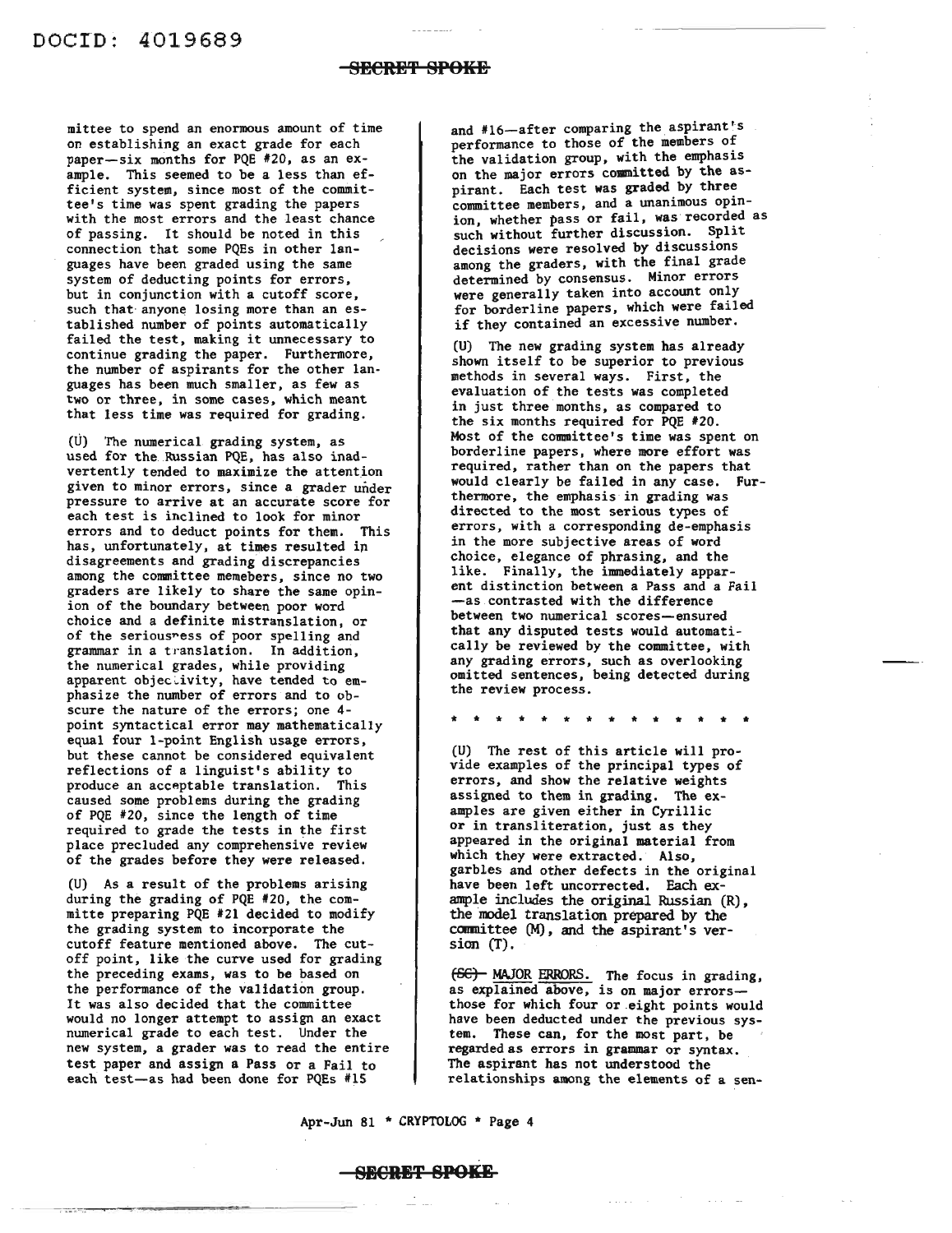DOCID: 4019689 **SECRET SPOKE** EO 1.4.(c) F,L.86-36 tence, or among the sentences in the original, and has accordingly produced a translation with serious distortions of the meaning and structure of the original. The triage system used for preliminary grading (separating the papers into pass, fail, and needs-further-discussion categories) used the number of grammatical and syntactical errors as its primary criterion, although certain other errors, such as the omission of an entire phrase or sentence, were also considered to be major.  $\begin{array}{c} \begin{array}{c} \begin{array}{c} \end{array}\\ \begin{array}{c} \end{array} \end{array} \end{array}$ 

Apr-Jun 81 \*CRYPTOLOG \* Page 5

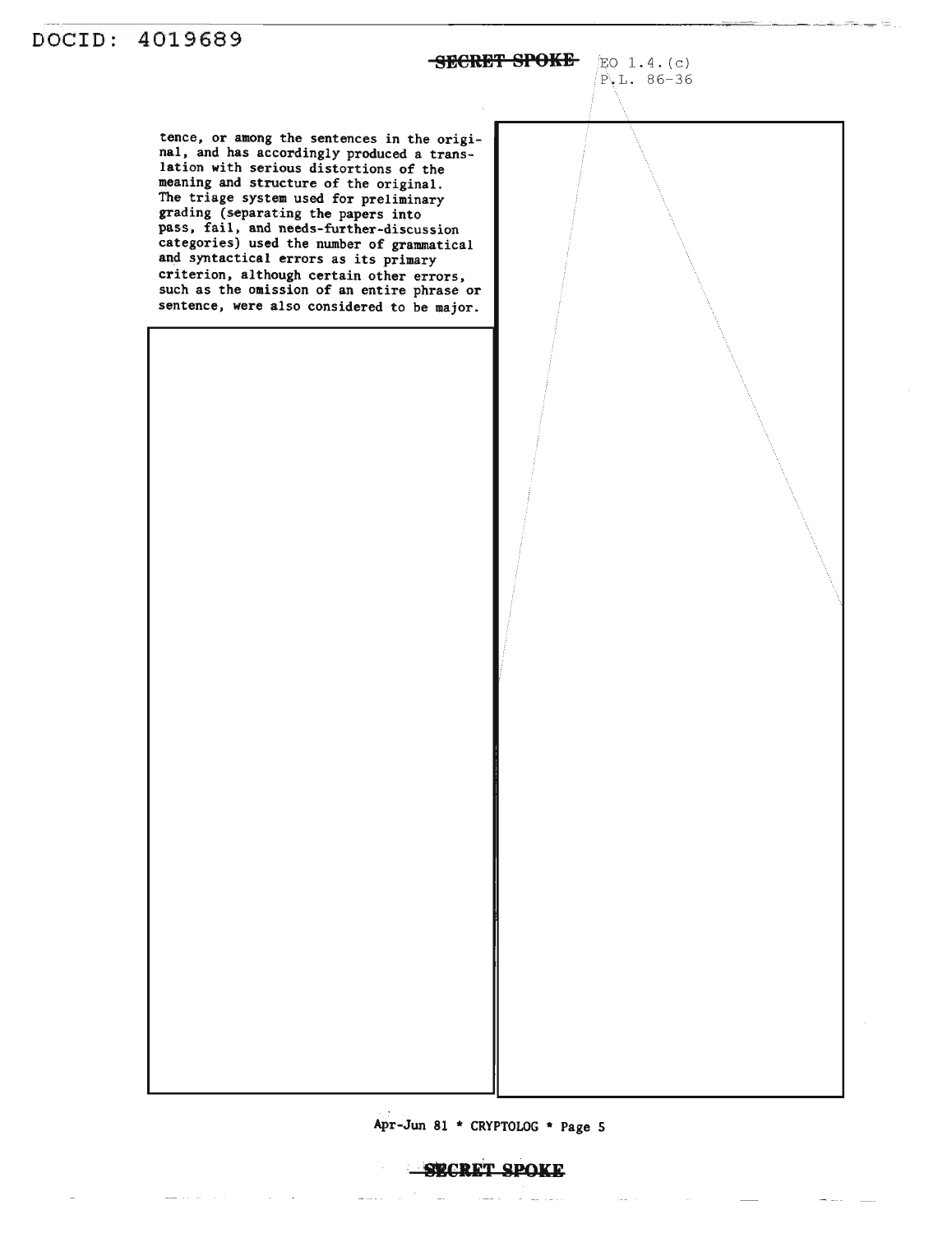$EO$   $1.4. (c)$ P..L. 86-36



 $\overline{TOP}$  SECRET UMBRA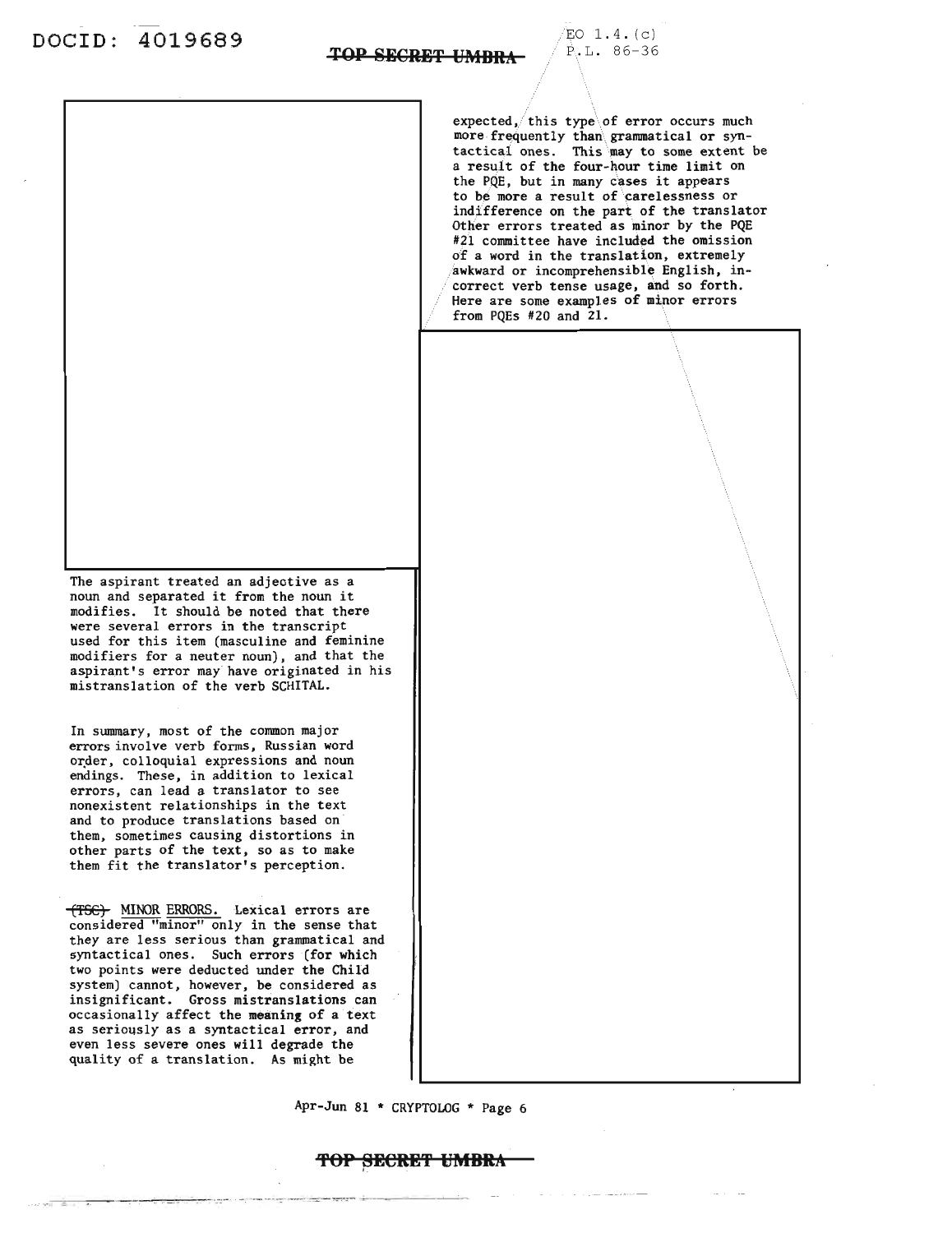$EO$   $1.4. (c)$ P.L. 86-36



Apr-Jun 81  $*$  CRYPTOLOG  $*$  Page 7

P.L. 86-36

#### **TOP SECREI' UMBRA**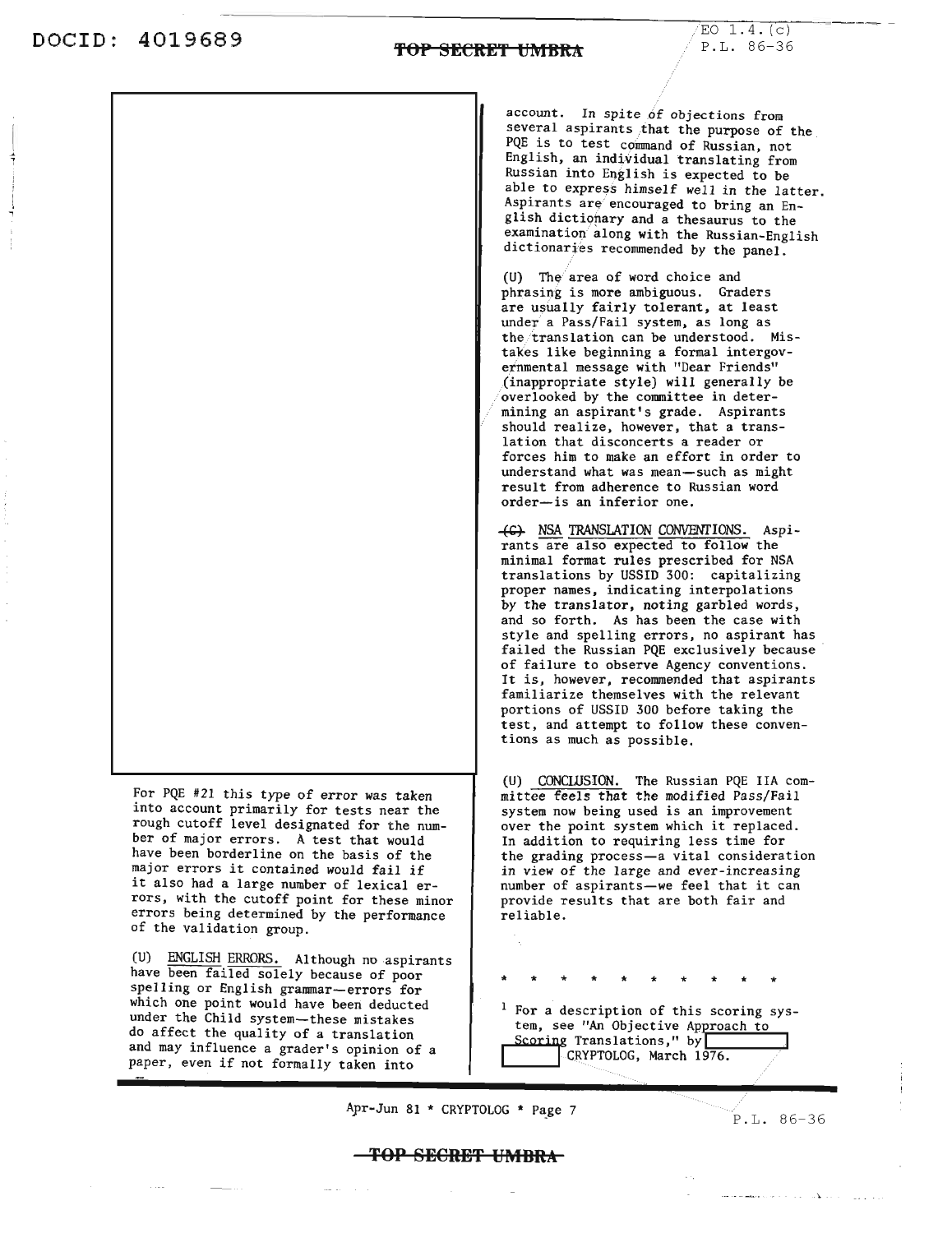**SECRET** 

# **Third Party Relationships**®

**WHY HAVE THEM?** WHAT ARE THEY? DO WE USE THEM PROPERLY? ARE THEY WORTH THE PRICE?

P.L. 86-36

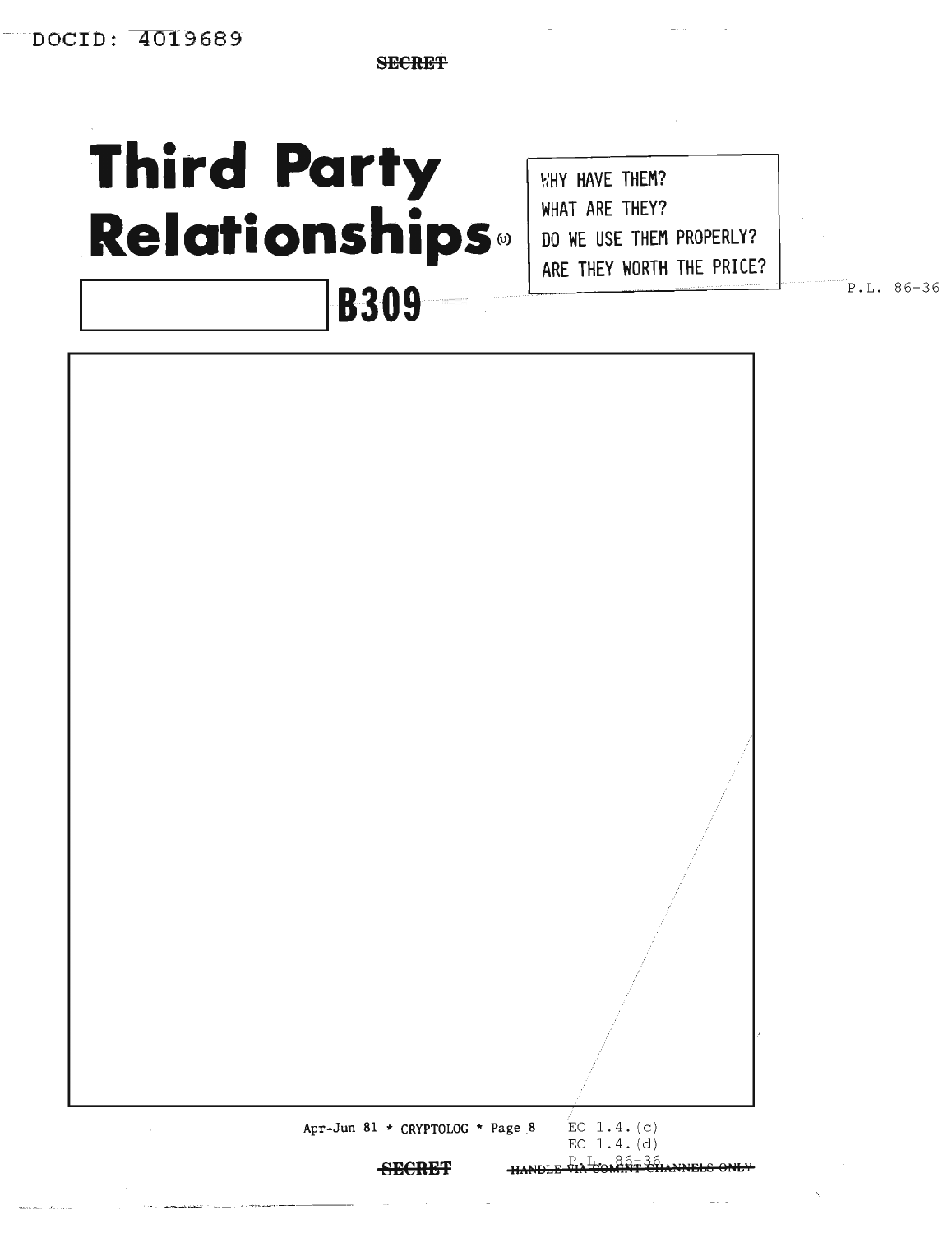$\overline{\phantom{a}}$ 

**SECRET** 

EO  $1.4. (c)$ EO  $1.4.(d)$  $P.L. 86-36$ 

 $\overline{\phantom{a}}$ 

Apr-Jun 81 \* CRYPTOLOG \* Page 9

**SECRET** 

**HANDLE VIA COMINT CHANNELS ONLY-**

سيريت تم

المرجحان وتتوارث والوادعات والقياديت بالمحجم

- - - - - - - - - -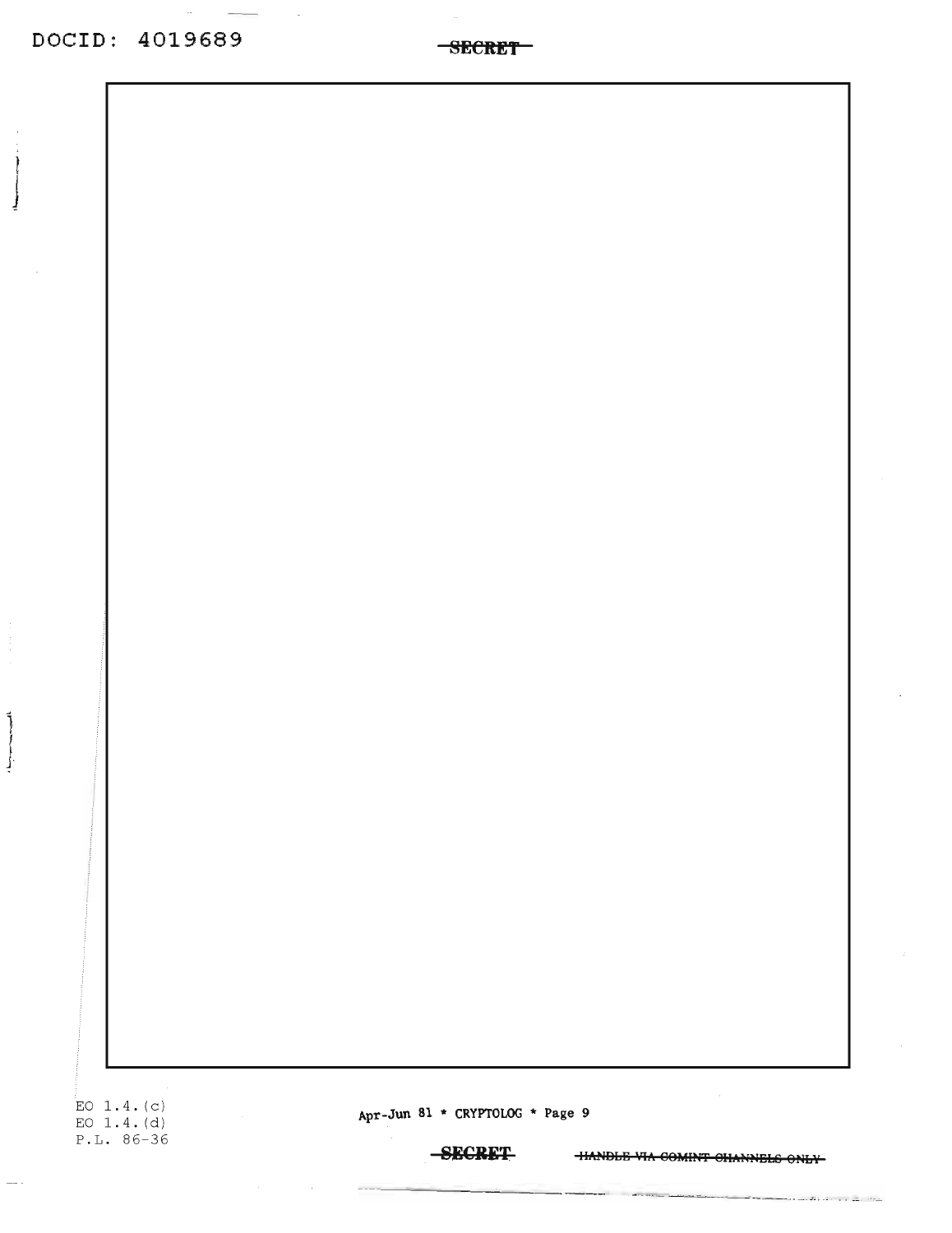

 $\sim$ 

 $\sim$  .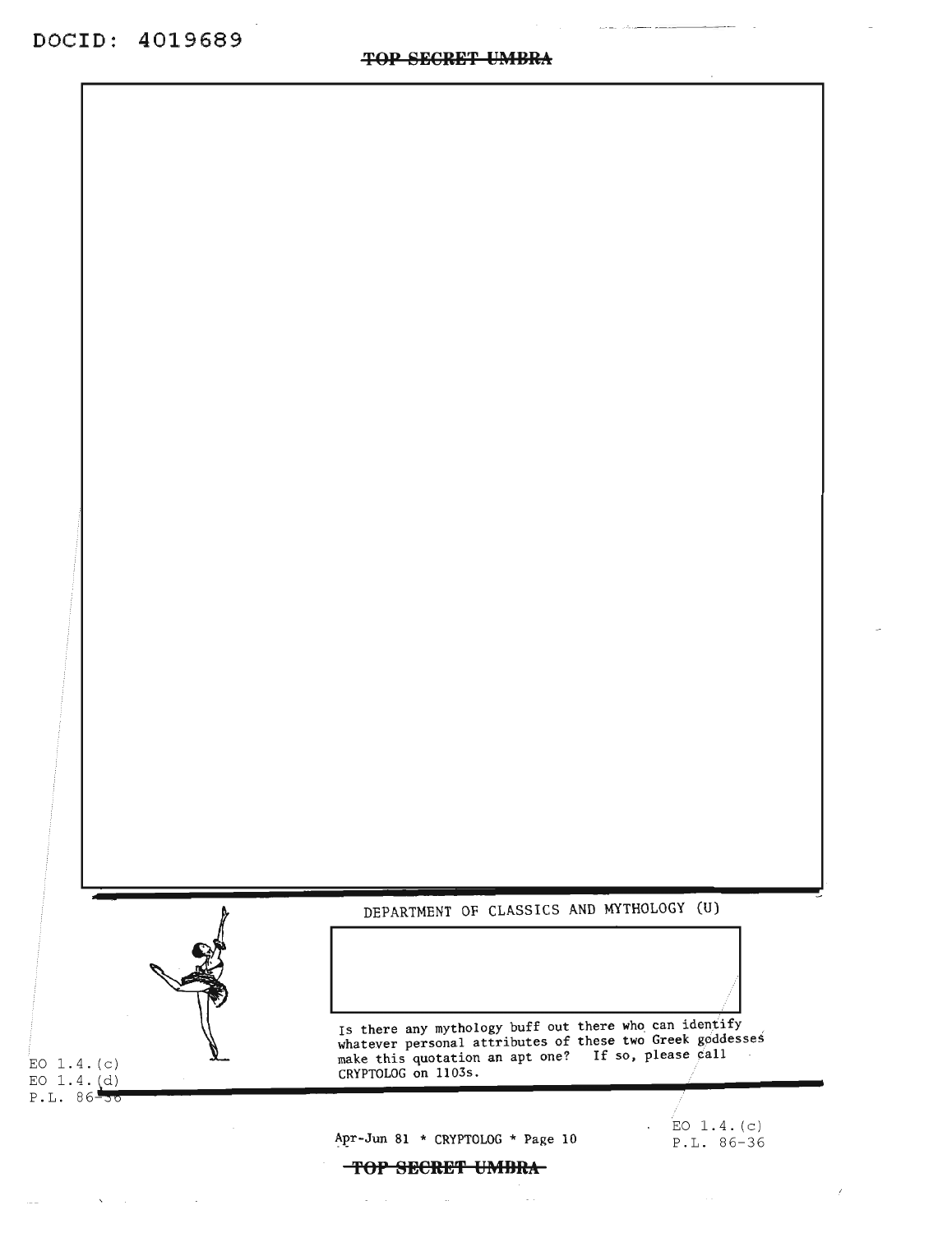ŧ Ä

The Poets' Corner

Introduction is -C-CCO Poem is UNCLASSIFIED

In the mid-l9S0s a cryptanalytic effort was underway in ADVA, the predecessor of today's AS (Cipher Analysis), against a particularly recalcitrant wired-wheel system. The R & D element then known as MATH, comparable to the current R5l (Mathematical Research Division), as part of its mission to provide applied mathematical support to PROD elements, suggested to ADVA a novel (for those times) approach involving eigenvectors. The ADVA analysts resisted this as being no improvement over the techniques they were already using. MATH reported this reluctance to the ADVA leadership, slyly adding that perhaps "ADVA was frightened by eigenvectors." A lively "discussion" ensued, the upshot of which was this "D/F", sent from William Lutwiniak, Deputy Chief of ADVA, to Arthur Levenson, the Chief.

DISPOSITION FORM **COMMENT NO.** of Dec 21, 1956 Poetic License, Granting of **SULLET** The Deprecators Deprecated FILE NA The Euclide from a series with the particle in the hair point is frightened with the hair completions,<br>and the species of the complete the state of the series of the particle and blue<br>carps and cartiers and blue these says TO Chief, ADVA The Deprecators of the Red of Article<br>The KATH coterie from R & D sectors,<br>The KATH coterie and the palueters and h<br>Before it gives it blueters and ast<br>Before it gives and his passe and The window of Math of Colors and First Constanting the distribution of the distribution of the math of the math of the math of the math of the math of the math of the math of the math of the math of the math of the math of and give-clitim and always the best did a lways -squared kids, turn o be made<br>these china a lways and by eigenvectors!<br>These china a lways and by eigenvectors<br>and is frightened by eigenvectors and and<br>ADVA is ............. Always being a feet to occors!<br>have not a feet to occors!<br>have a chi-equared kits feet to occors!<br>have a fightened by elgenvectors have a fighter of the conscientious apple objectors in profit<br>most conscientious apple theo These chicago and any elgenvectors<br>ADVA is frightened by elgenvectors<br>ADVA is frightened by elgenvious objectors<br>These chronic conscienting theory-col<br>These chronic area these theory offer<br>prognosition from a theory offer That after their mine-dor public<br>why expression is nown, for public<br>mese cryptanalytic known, denvectoral<br>mese of 1t tened by elements in the<br>ADVA is frightened the paper<br>ADVA is ...11 we forthat to these paper ing, after the moment of the fragmental and the fragmental and the fragmental and the fragmental and the fragmental and the fragmental and the fragmental and the state of the fragmental and the fragmental and the fragmenta ADVA, shall we fortune to these then they can<br>ADVA, shall we fit to the new theory can allow and single that maze:<br>Let's got as frightened by eigenvectors! Bill utwinter ADVA. villutwinder<br>William Lutwinder<br>Deputy Chief, ADVA

Apr-Jun 81 \* CRYPTOLOG \* Page 11

**CONFIDENTIAL** IIANDLE VIA COMINT CHANNELS ONLY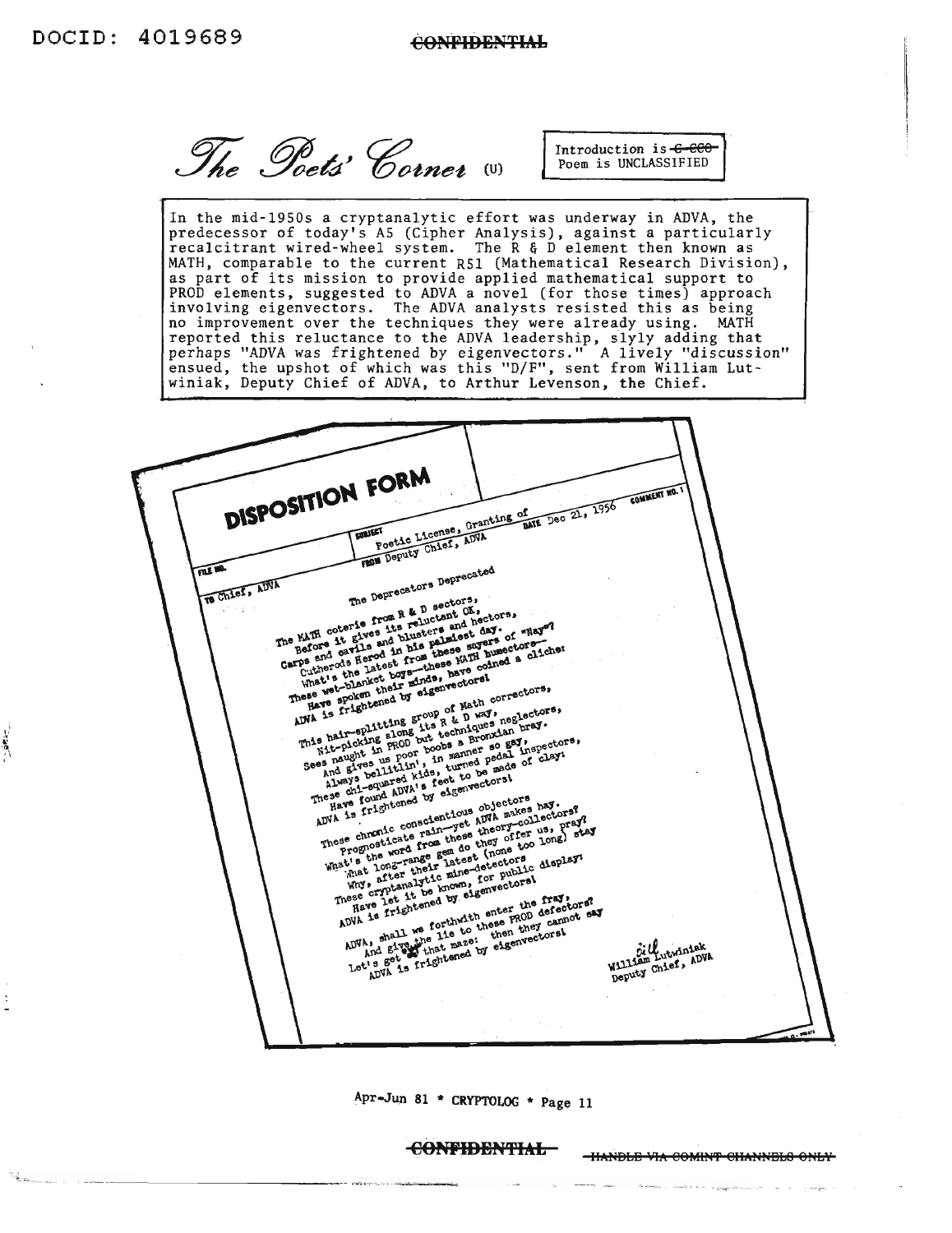P.L. 86-36

 $\sim$ 

## **NSA-Crostic No.33 D. H.W.**

 $\lambda$ 

Apr-Jun 81 \* CRYPTOLOG \* Page 12

#### **UNCLASStFIED**

 $\mathcal{L}_{\mathcal{A}}$  . The spectral properties of the spectral properties of the spectra spectra  $\mathcal{A}$ 

المستقلة الأمارين

والماليفاء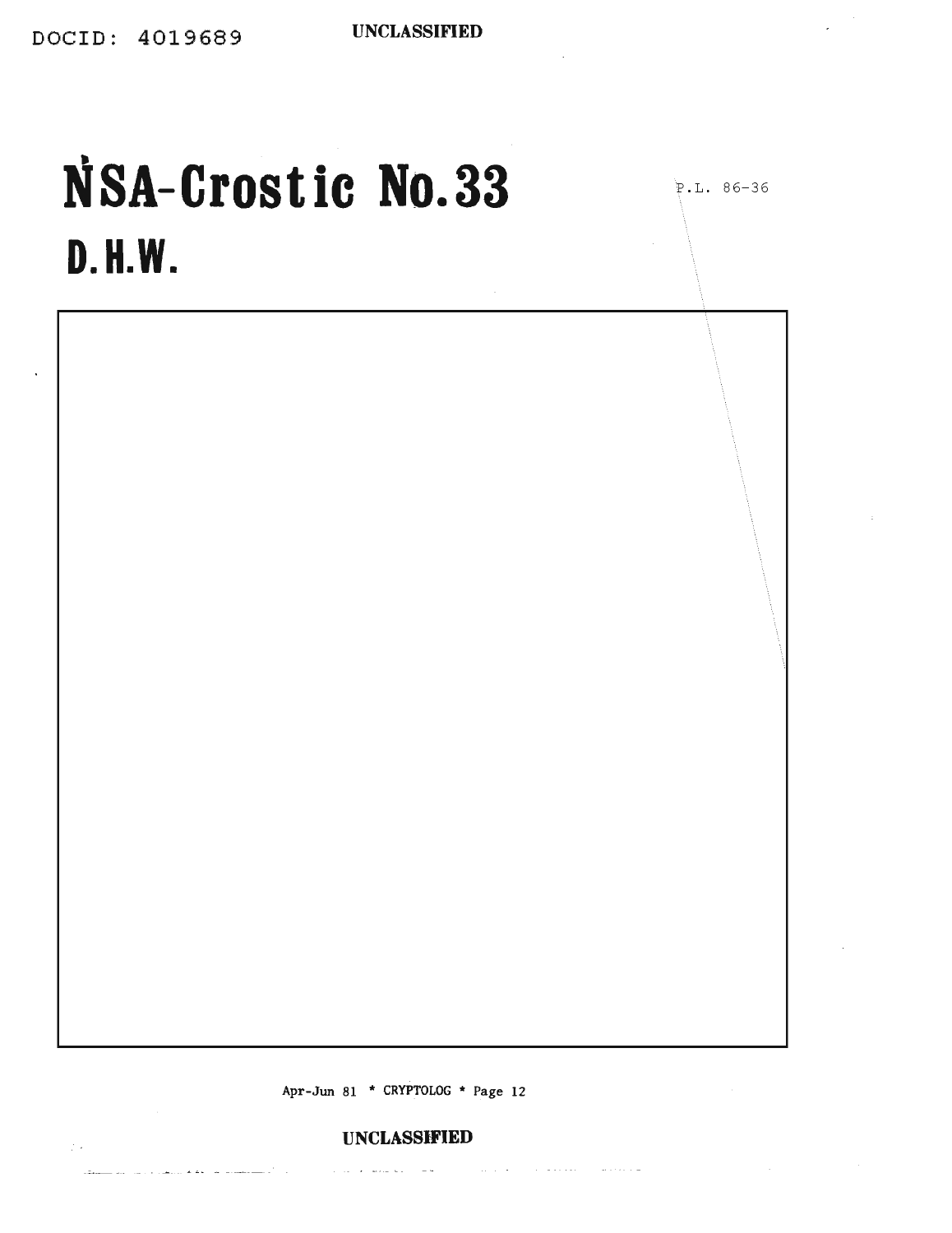$\overline{\mathcal{L}}$ 

ria.<br>Santa

<u>a series de la companya</u>

i<br>Here e

a sucede a conference

#### **UNCLASSIFIED**

Apr-May 81 \* CRYPTOLOG \* Page 13

المحرور المست

#### **UNCLASSIFIED**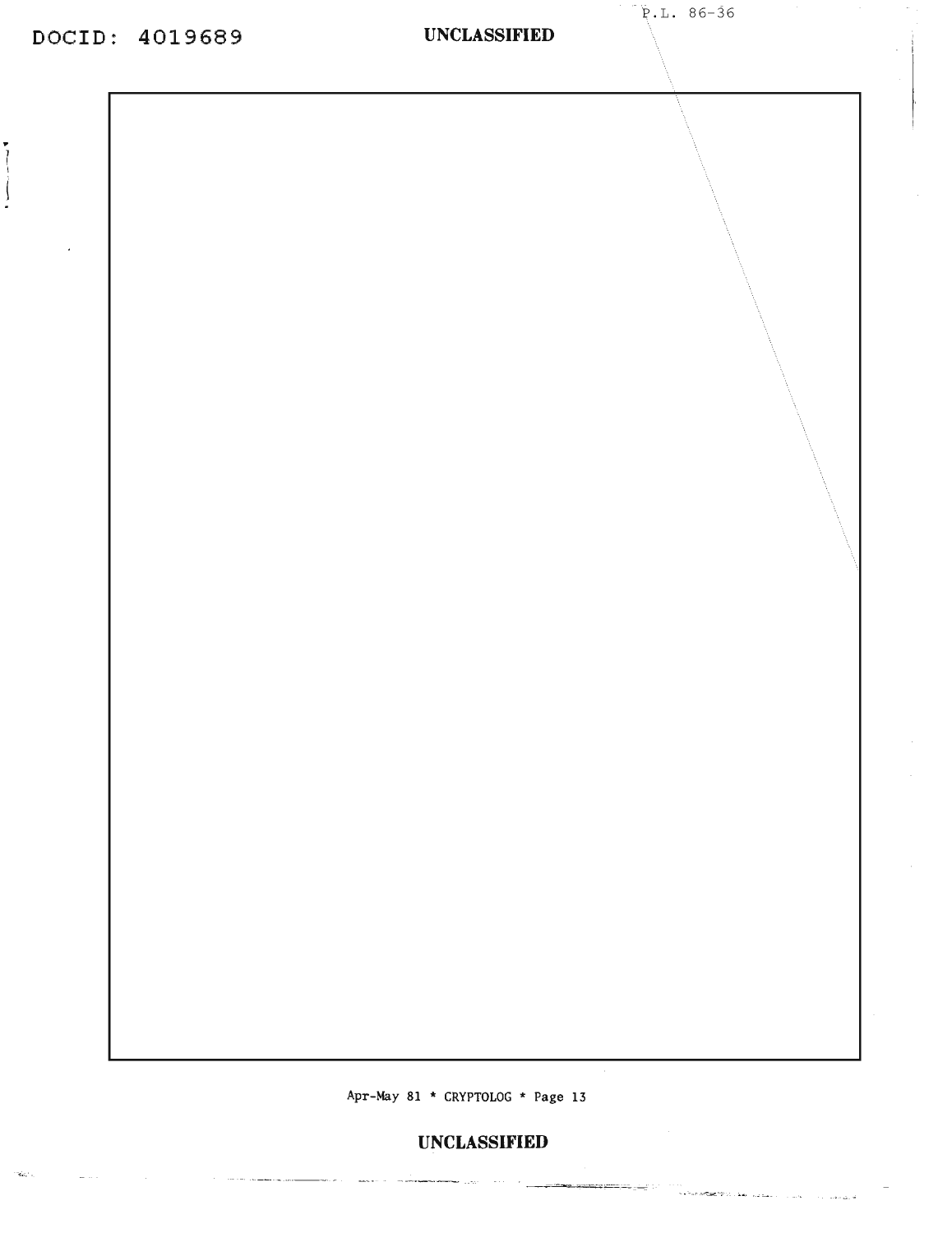### **CONFIDENTIAL**

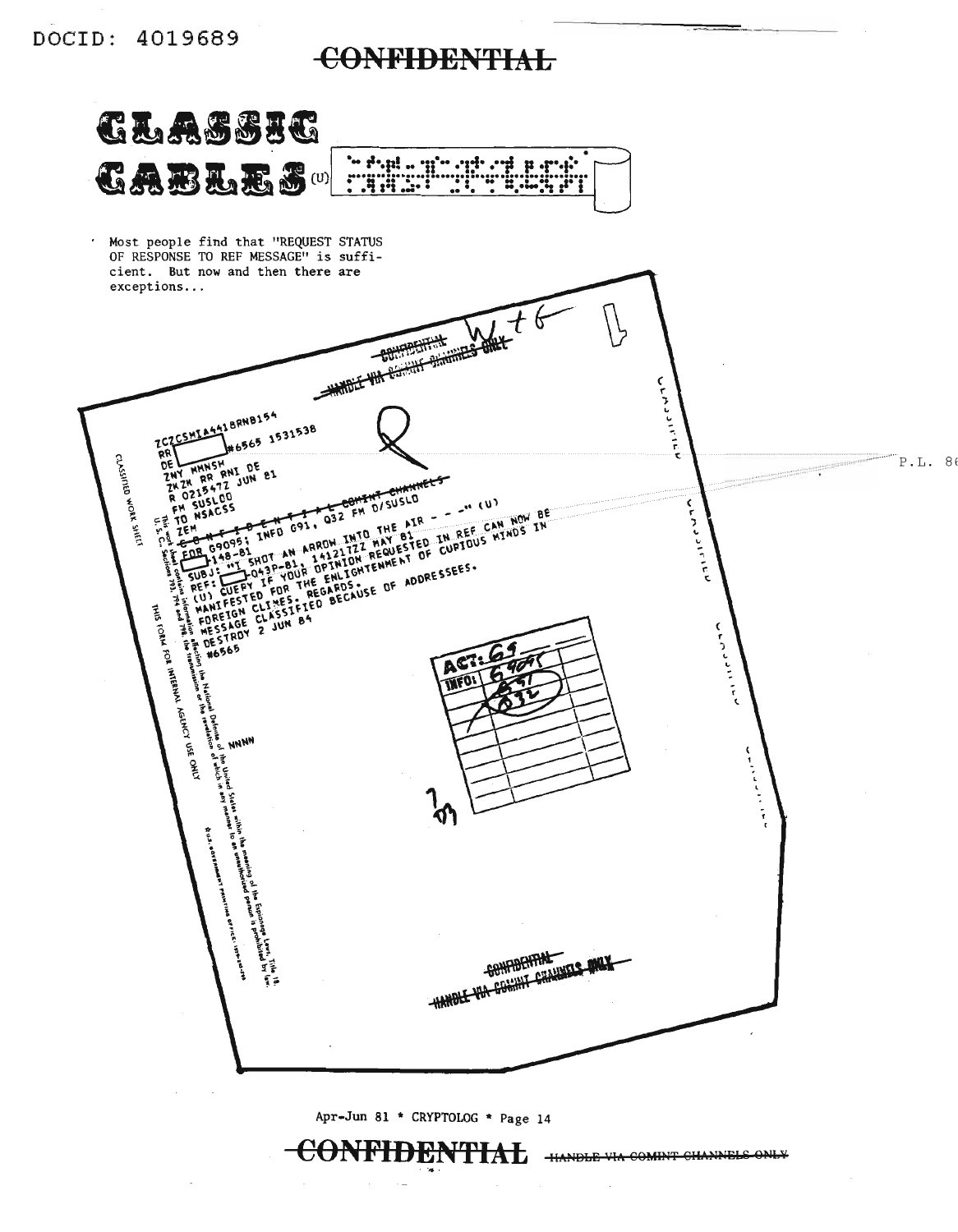## **TRAFFIC ANALYSIS: Specialty Without** Portfolio (U)

This article is classified **SECRET** HANDLE VIA COMINT CHANNELS ONLY in its entirety.

n addition to cryptanalysis, which I do not intend to deal with in this discussion, communications intelligence has always involved two primary, overlapping but distinct, tasks with respect to target analysis:

- Dordering and understanding target communications structure and procedures-commonly referred to as traffic analysis, and
- ¤ describing target organizations, activities, intentions and trends -known as intelligence analysis or special research analysis.

The major overlaps of the two disciplines are in their contribution to target organization, or order of battle, and command and control.

Of these two skills, only the latter one, intelligence analysis, has been effectively accommodated in the NSA career structure. Traffic analysis, in terms of its application, is largely regarded as a skill to employ if time and resources permit, which means that it is basically nonfunctioning in many important areas. In career terms, it has been essentially inaccessible to representative numbers of people, being an apprentice slot which must be abdicated by those with more than modest ambitions.

This is an address given by Mr. the A2 Senior Analyst, at the 1980 Symposium of the Communications Analysis Association, and is based on his extensive experience on the Soviet Military Problem.

 $P.L. 86-36$ 

 $A2$ 

Apr-Jun 81 \* CRYPTOLOG \* Page 15

 $EO$  1.4. $(c)$ P.L. 86-36

**SECRET** 

HANDLE VIA COMINT CHANNELS ONLY

was the complete that the property

---------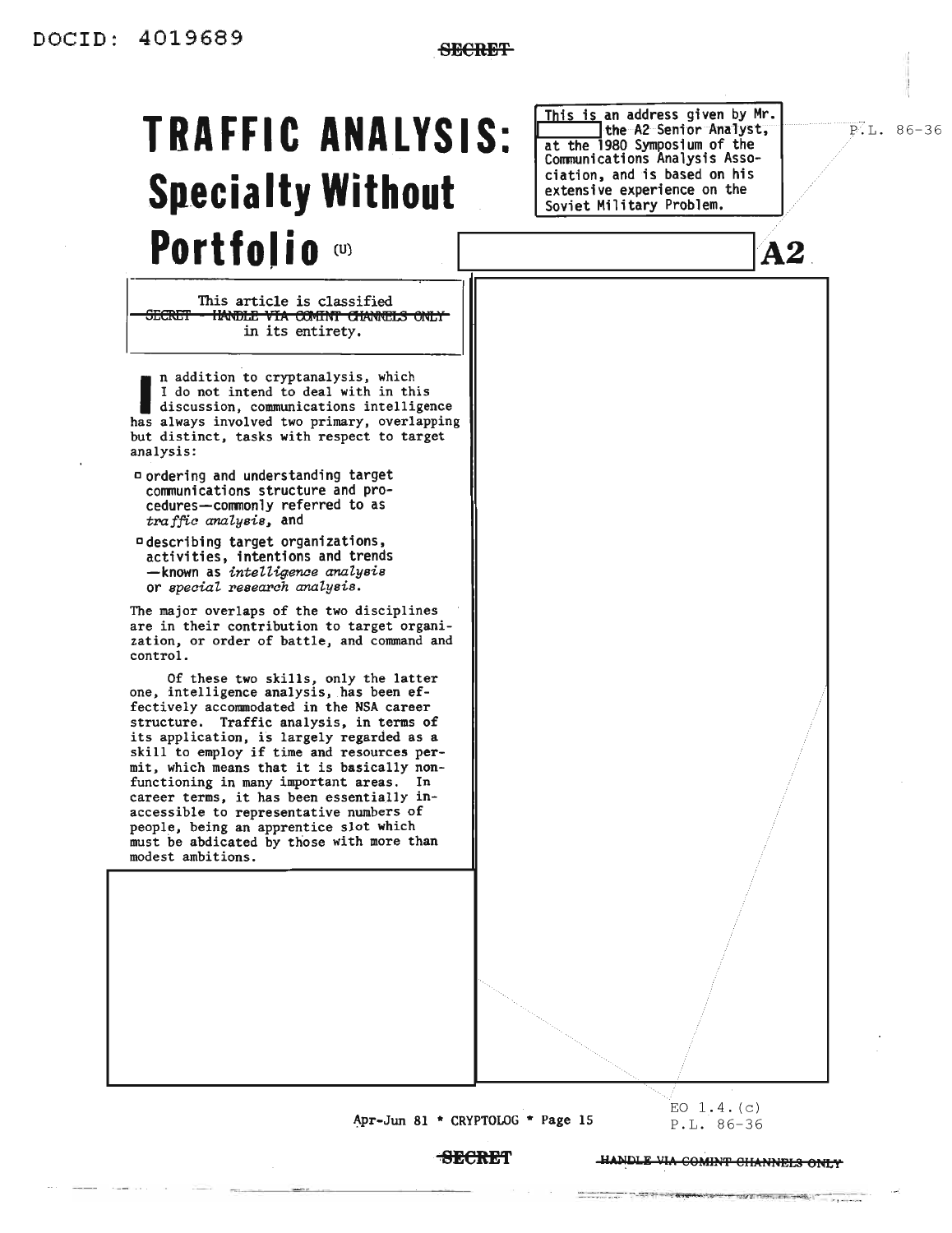$\mathcal{L}_{\mathcal{A}}$ 

EO  $1.4. (c)$  $P.L. 86-36$ 

 $\mu_{\rm{max}}=0.01$  and  $\mu_{\rm{max}}=0$ 

Apr-Jun 81 \* CRYPTOLOG \* Page 16

SECRET HANDLE VIA COMINT CHANNELS ONLY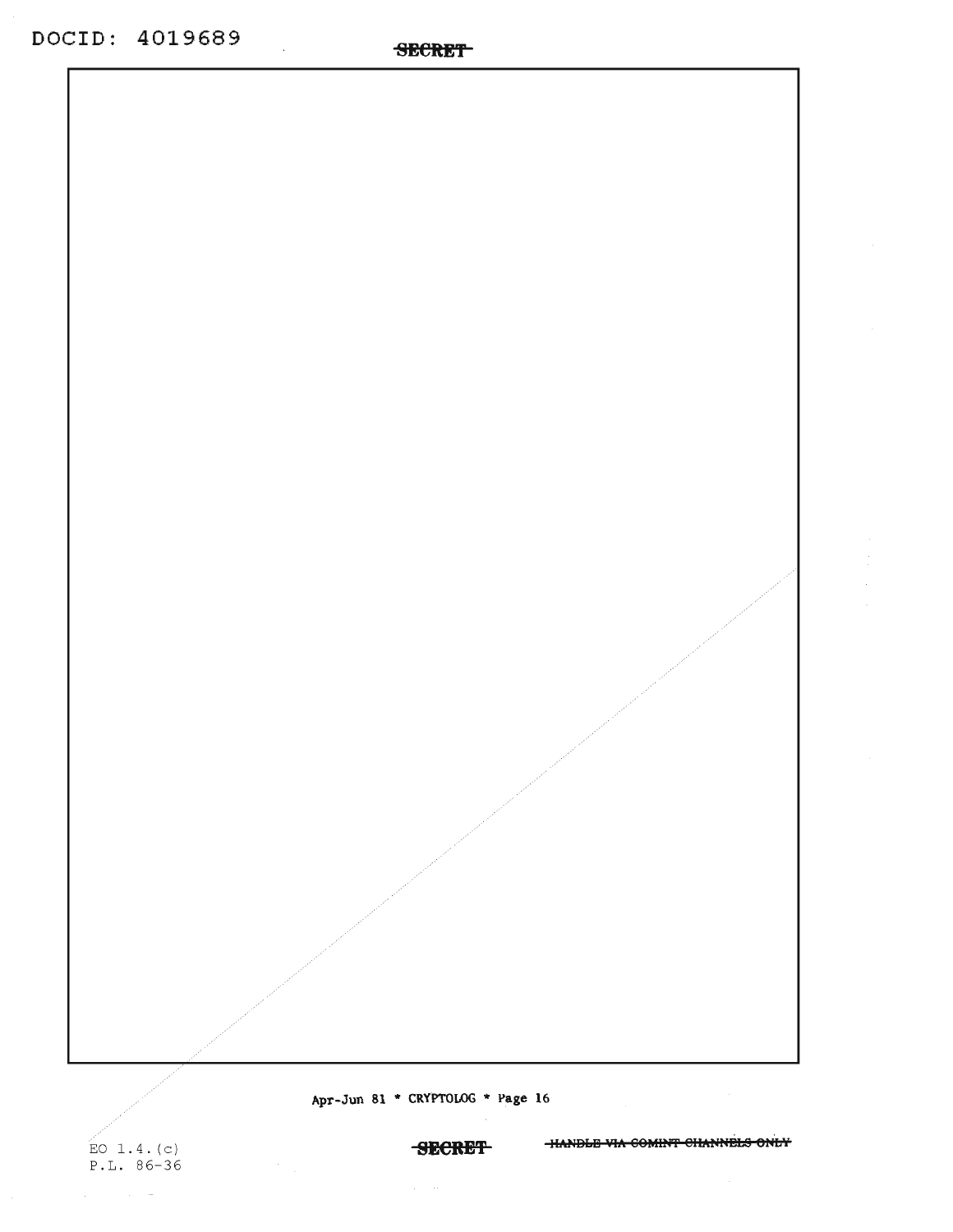Apr-Jun 81 \* CRYPTOLOG \* Page 17

EO 1.4. $(c)$ <br>P.L. 86-36

**SECRET** 

- **HANDLE VIA COMINT CHANNELS ONLY-**

<u>someter</u>e planning

 $\sim$ 

marazo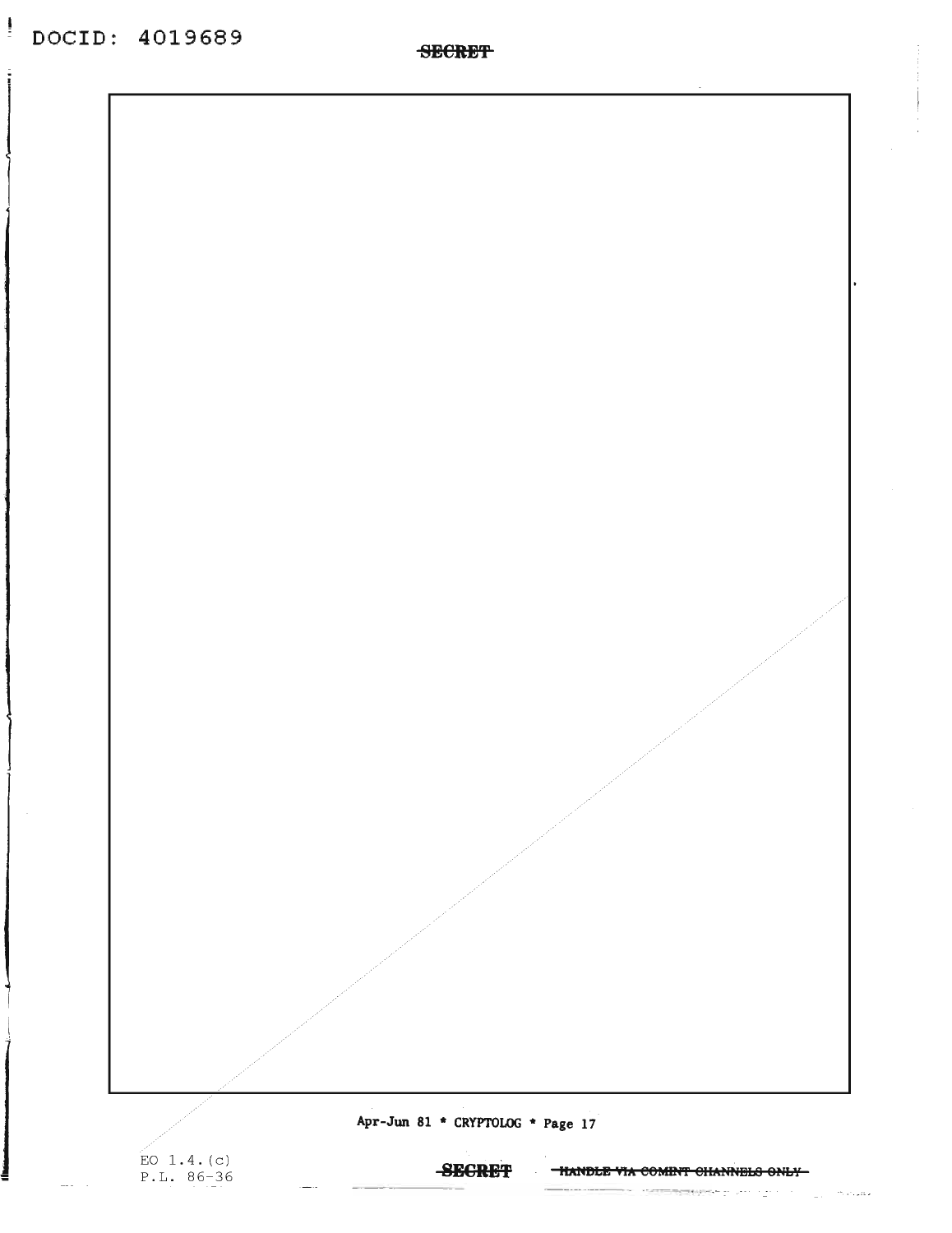ATTENTION: PLATFORM USERS (U)

Those readers who wish to send contributions to CRYPTOLOG, and who have access to PLATFORM, may forward their submissions via PLATFORM. Send them to cryptolog (that's all in lower case) at BARICO5. Contributions, naturally, will also continue to be accepted in handwritten or typed form. Any questions? Call 11035.

EO 1.4. (c) P.L. 86-36

**s**

**SECRE"**

Apr-Jun 81 \* CRYPTOLOG \* Page 18

-HANDLE VIA COMINT CHANNELS ONLY

 $\sim$   $\sim$ 

**.**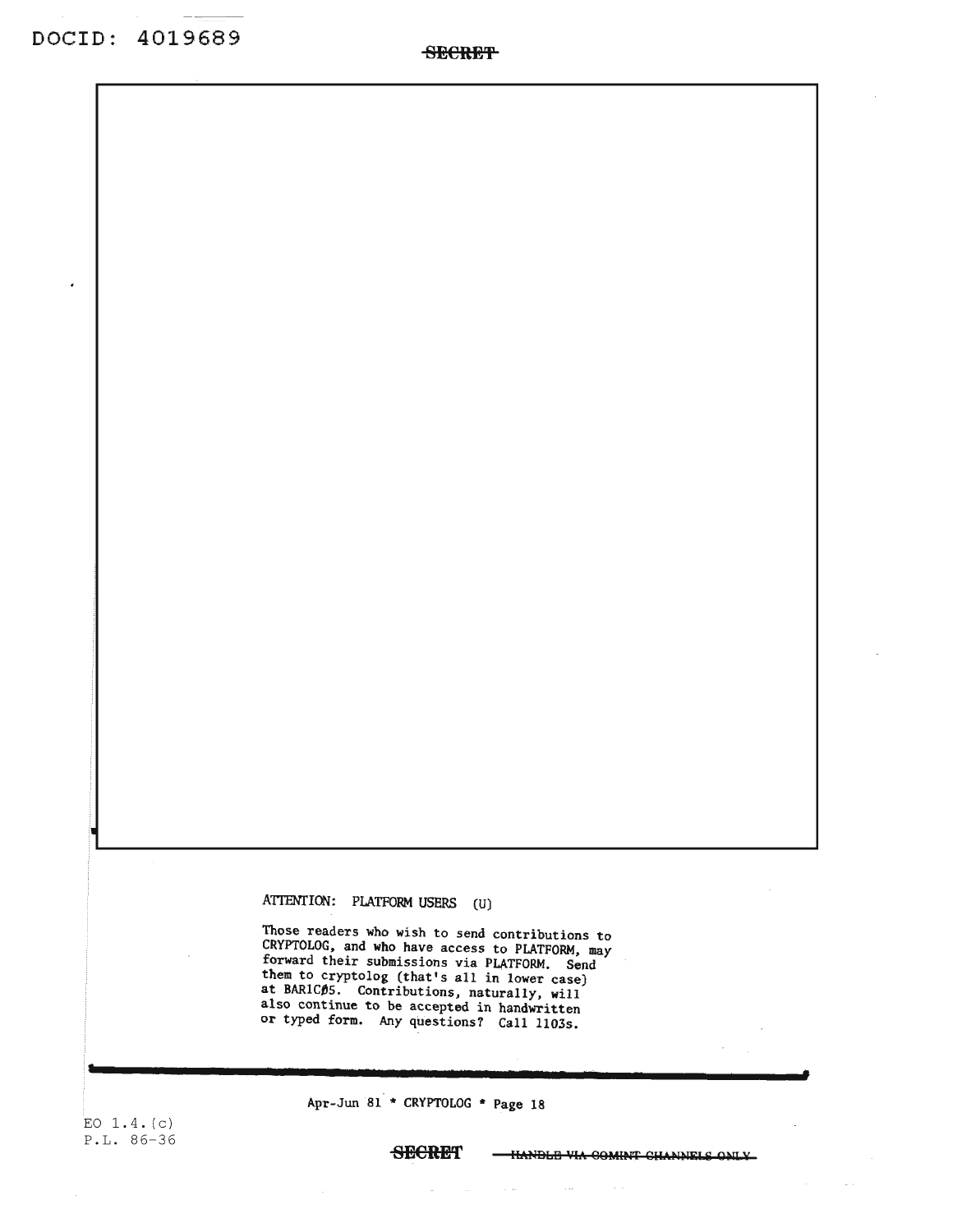$\overline{\phantom{a}}$ 

 $\frac{1}{2}$ 

 $\overline{\phantom{a}}$ 

1

i

 $\int_{\mathbb{R}^2}$ 

CONFIDENTIAL

#### DEFENSE INTELLIGENCE VIDEOCASETTE PROGRAM (U)

Did *you* know? Collateral Documents (T5322) holds a collection of videocasettes which are products of DIA's Defense Intelligence Videocasette (DIV) Program. The subjects range from documentaries on the Soviet military to interviews with authorities on Chinese society.

(U) The following is a list of the titles currently available. All titles are UNCLASSIFIED. Classifications of the tapes themselves vary.

The Soviet People

The Soviet Soldier

Soviet Airborne Forces

Soviet Amphibious Forces

Soviet Air Operation Concept

Soviet Tactical Electronic Warfare

The New Soviet Tanks

Soviet Armed Helicopters

The KIEV Deploys

\*BACKFIRE

FOXBAT A

\*The SS-20

\*The Soviet Afghanistan Invasion

Warsaw Pact Military Posture

The Chinese People

China's Military Posture

(U) Except for those titles marked with an asterisk, these tapes may be borrowed from T5322 for a period of two weeks. For further information, call is a series of the method of the material contract information, call be obtained from A2045, 5091s.

P.L. 86-36

Apr-Jun 81 \* CRYPTOLOG \* Page 19

1

CONFIDENTIAL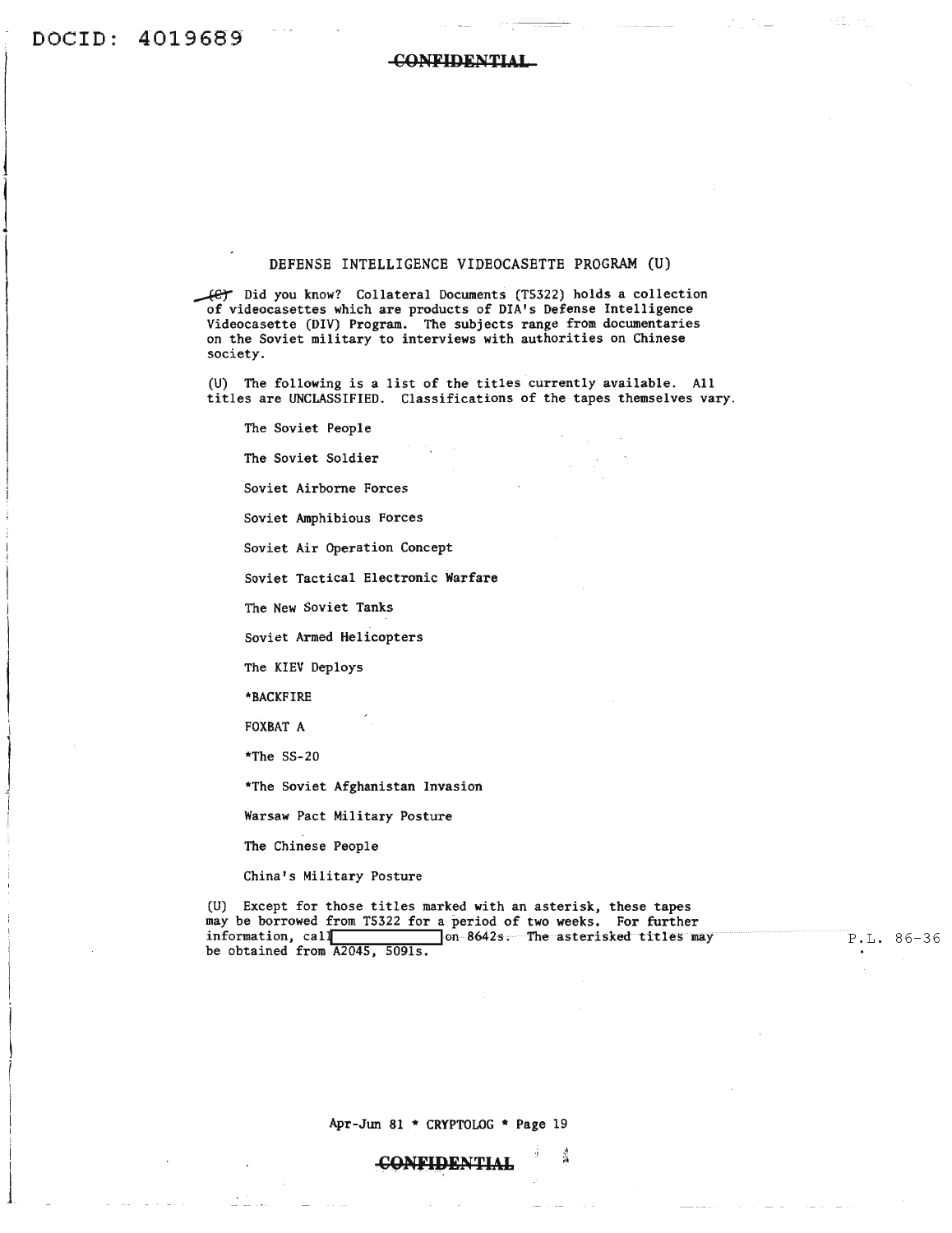# *HELPl*

CRYPTOLOG has no magical, automated way of updating our address list. So if you change jobs without letting us know, your continued receipt of the magazine will depend on the distribution personnel at you former job.<br>Soem are very helpful in calling to notify us of new addresses. But not all are. Also, if your job doesn't change, but your organi- zation does, because of reorganization, you may not continue to receive your copy.

So, if you have moved, or if you have been reorganized, the best way to insure that you will continue to receive CRYPTOLOG is to give us a call at 1103s.

Apr-Jun 81 \* CRYPTOLOG \* Page 20

#### **UNCLASSIFIED** Pl-Oct 81-83-9856